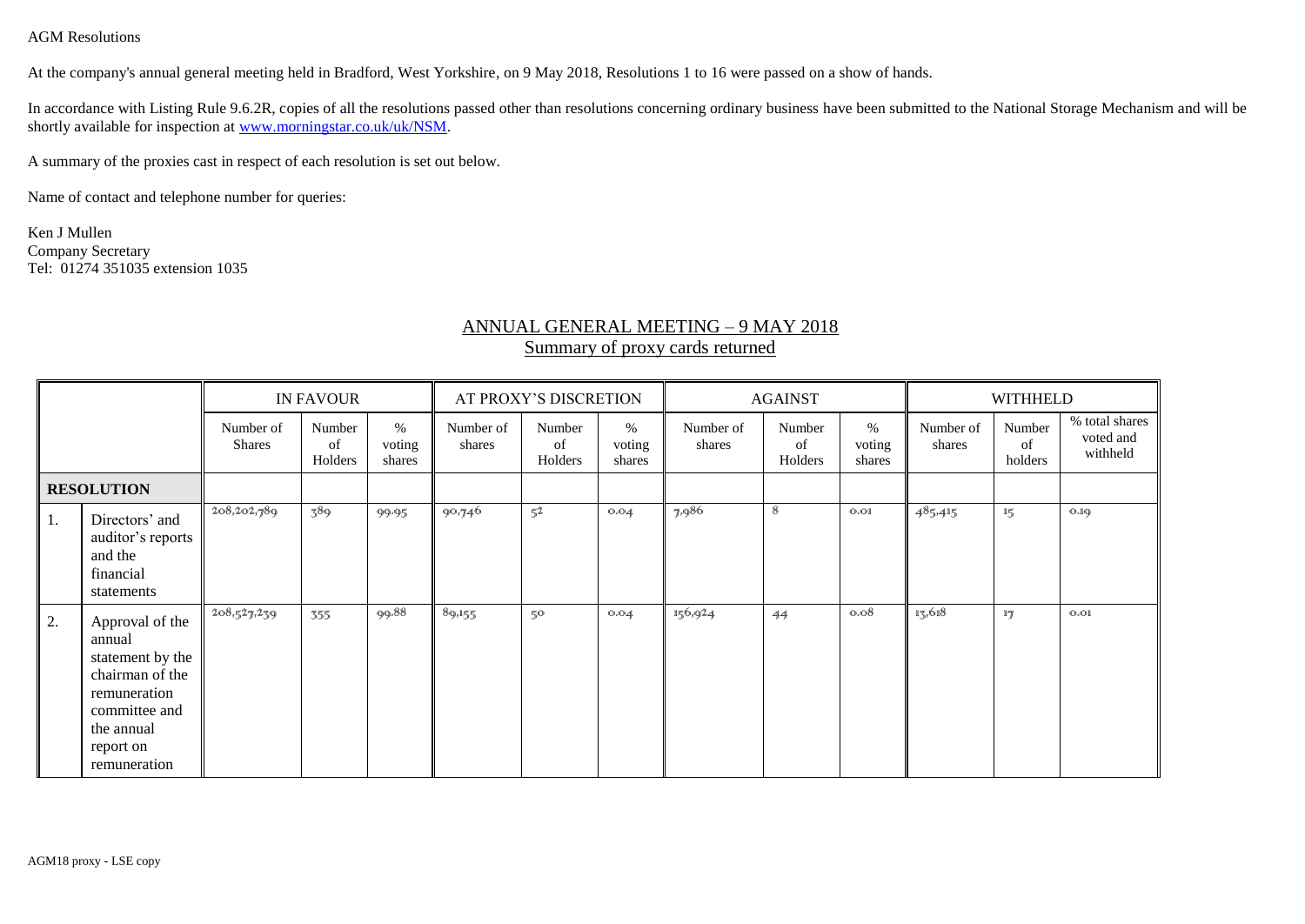| 3.  | Reappointment<br>or Malcolm Le<br>May as a<br>Director               | 206,886,385   | 376             | 99.09 | 76,880      | $5^2$          | 0.04 | 1,812,065 | 29                          | 0.87 | 11,606 | $11\,$          | 0.00(46)          |
|-----|----------------------------------------------------------------------|---------------|-----------------|-------|-------------|----------------|------|-----------|-----------------------------|------|--------|-----------------|-------------------|
| 4.  | Reappointment<br>of Andrew<br>Fisher as a<br>Director                | 207, 238, 344 | 37 <sup>2</sup> | 99.26 | 76,880      | $5^2$          | 0.04 | 1,459,851 | 35                          | 0.70 | 11,861 | $1\!\!12$       | 0.00(46)          |
| 5.  | Reappointment<br>of Stuart<br>Sinclair as a<br>Director              | 204,398,541   | 360             | 97.90 | $7^{6,539}$ | 5 <sup>2</sup> | 0.04 | 4,298,970 | 53                          | 2.06 | 12,886 | $1\frac{7}{2}$  | O <sub>s</sub> O1 |
| 6.  | Reappointment<br>of Andrea<br>Blance as a<br>Director                | 206,496,011   | 571             | 98.92 | 75.473      | 49             | 0.05 | 2,201,943 | 40                          | 1.05 | 13,509 | 15              | $O0$              |
| 7.  | Reappointment<br>of John Straw<br>as a Director                      | 206,601,794   | 374             | 98.96 | 76,880      | 5 <sup>2</sup> | 0.04 | 2,096,073 | 37                          | 1.00 | 12,189 | $1\overline{3}$ | 0.00(48)          |
| 8.  | Reappointment<br>of Rob<br>Anderson as a<br>Director                 | 207,161,137   | 37 <sup>2</sup> | 99.22 | 76,539      | 51             | 0.04 | 1,537,279 | $3^{6}$                     | 0.74 | 11,981 | $1\!\!12$       | 0.00(47)          |
| 9.  | Reappointment<br>of Deloitte LLP<br>as the Auditor<br>of the Company | 205,326,276   | 370             | 98.35 | 76,880      | 5 <sup>2</sup> | 0.04 | 3,367,045 | 4 <sup>1</sup>              | 1.61 | 16,735 | 12              | O. O1             |
| 10. | Audit<br>committee to<br>determine the<br>Auditor's<br>Remuneration  | 206,682,616   | 379             | 98.99 | 76,880      | 5 <sup>2</sup> | 0.04 | 2,015,725 | $\overline{3}$ <sup>2</sup> | 0.97 | 11,715 | $11\,$          | 0.00(46)          |
| 11. | Company<br>granted<br>authority to<br>make political<br>donations    | 206,144,608   | 307             | 98.75 | 84,562      | 56             | 0.04 | 2,521,666 | 8 <sub>3</sub>              | 1.21 | 36,100 | 1Q              | O.01              |
| 12. | Directors<br>authorised to<br>allot shares                           | 208,622,345   | 365             | 99.93 | 98,944      | 59             | 0.05 | 36,094    | 27                          | O.02 | 29,553 | 14              | 0.01              |